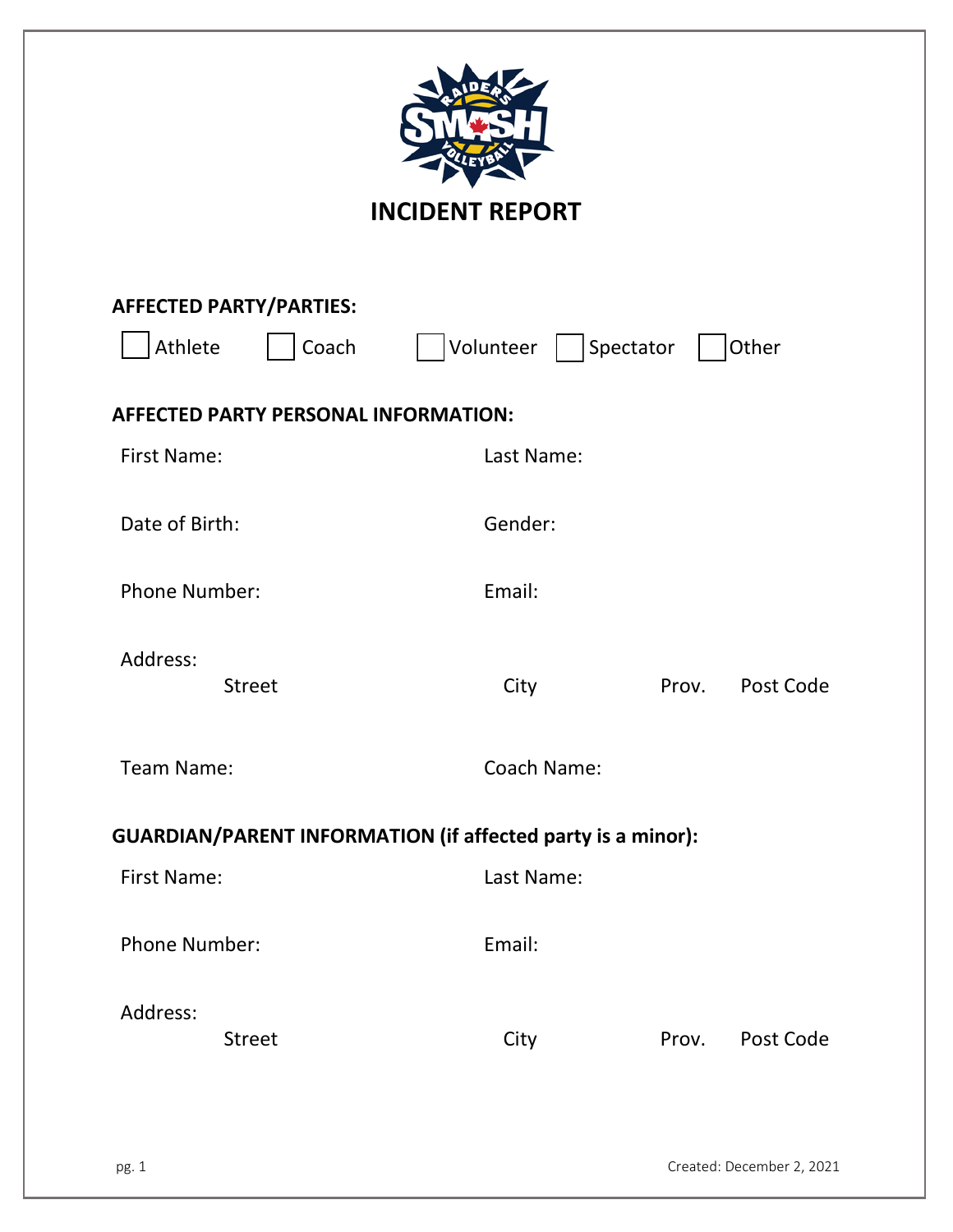

**INCIDENT REPORT**

#### **INCIDENT INFORMATION:**

Date of Incident: Time of Incident:

| AMl    |   |
|--------|---|
| M<br>Р | l |

Date Reported: The Reported To:

Location of Incident (Name of School, Gym #, etc)

**Please detail where and when the incident occurred in detail (ex. while warming up for practice, during set 2 of match 3 of a tournament, etc.). Be sure to include if there was an injury, and if so, to which part of the body and how severe the injury appears to be. Has the affected person had a similar injury previously? Was there property/equipment damage?**

**If the incident involves any type of slip, fall, trip, etc. please include details on footwear and the condition of the floor (ex. was the floor wet or dry, were shoes tied, condition of treads on the shoes, etc.)**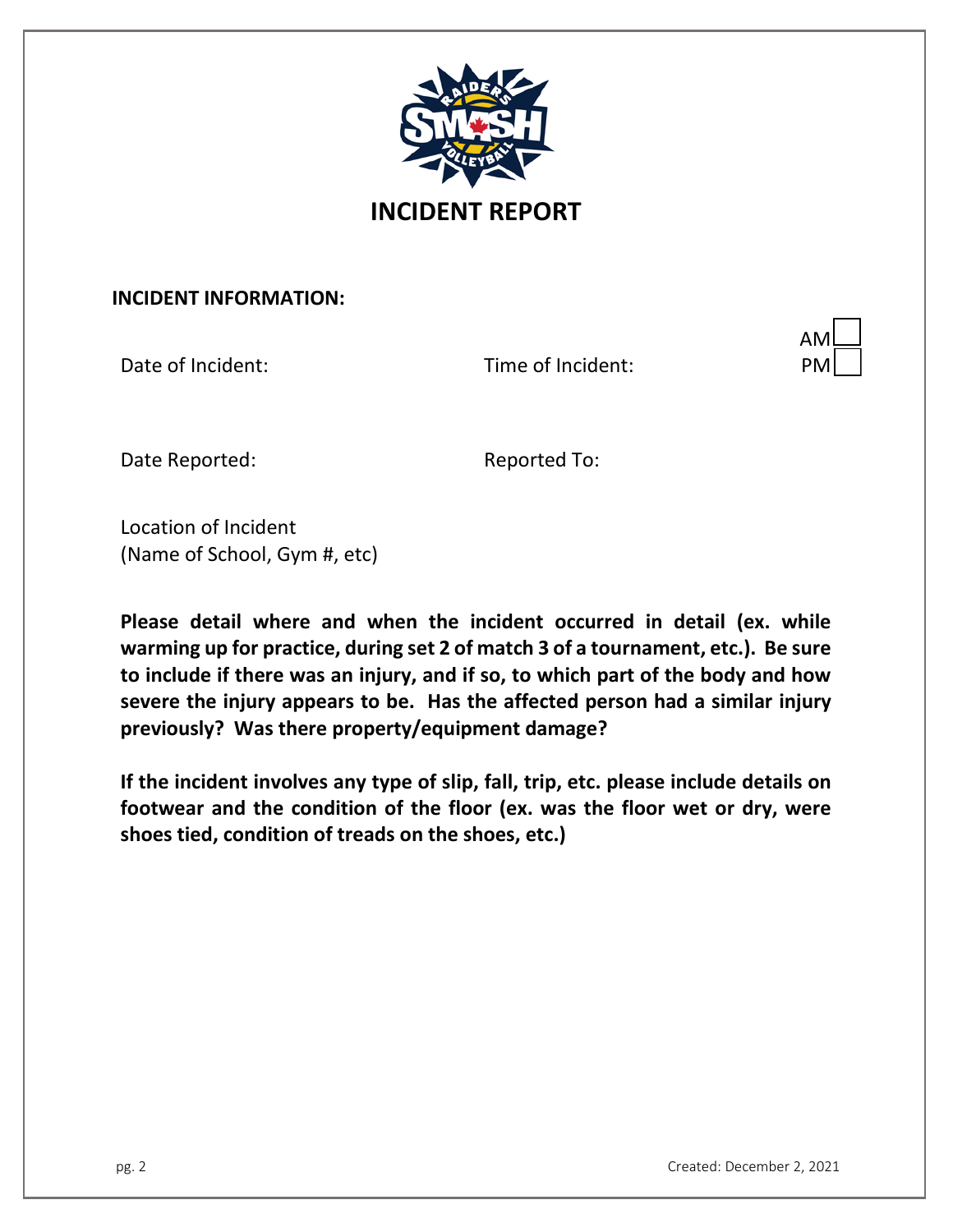

## **INCIDENT REPORT**

### **WITNESS INFORMATION:**

| Witness #1: |                      |
|-------------|----------------------|
| Name:       | <b>Phone Number:</b> |
| Witness #2: |                      |
| Name:       | <b>Phone Number:</b> |
| Witness #3: |                      |
| Name:       | <b>Phone Number:</b> |

**Attach additional witness names and phone numbers on a separate sheet. Please ask all witnesses to provide witness statements and include them with this report.**

| <b>TREATMENT:</b>     |                |                        |
|-----------------------|----------------|------------------------|
| First Aid             | Walk-In Clinic | <b>Family Doctor</b>   |
| <b>Emergency Room</b> | Physiotherapy  | Other (Describe Below) |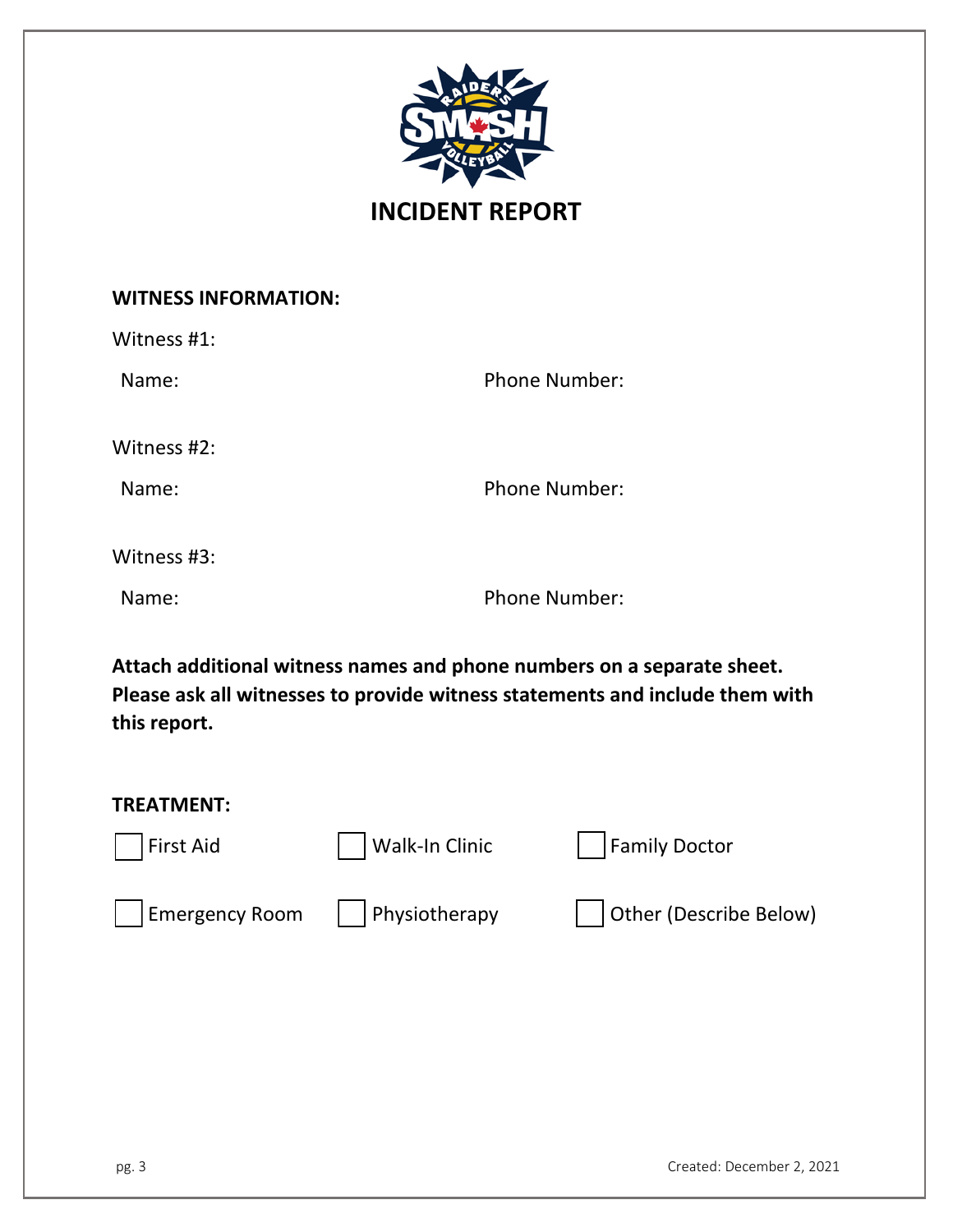

**If you sought medical attention, please complete the following information.**

### **MEDICAL PROFESSIONAL INFORMATION:**

Date Medical Attention Sought:

Name of Medical Professional:

Address:

Street City City Prov. Post Code

Phone Number:

**TREATMENT:**

**Please detail any information in relation to treatment, rehab, limitations, return-to-play, etc.**

### **Treatment Update #1:**

Date: